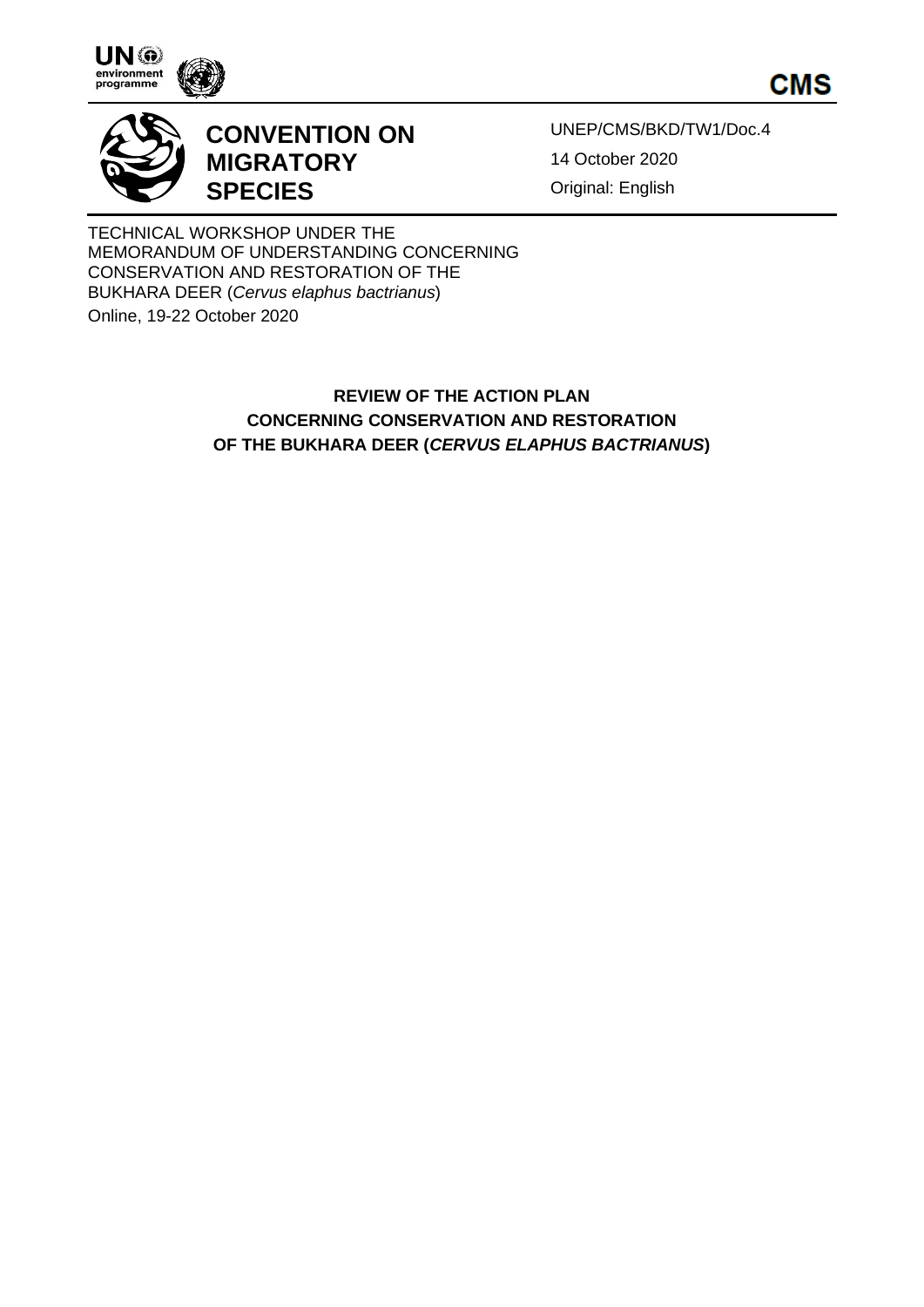| <b>Objective</b>                                                                                              | Programme                  | <b>Activity</b>                                                                                                 | <b>Responsible</b>                                      | <b>Collaborators</b>                         | <b>Progress/Results</b>                                                                                                                                                                                                                                                                                                                                                                                                                                                                                                                                                                                                                                                                         | <b>Further Activities</b>                                                                                                                                                                                                                                                  | <b>Revision 2020</b>                                                                                                                                                                                                                                                                                                                                                                                                                                                                                                                                          |
|---------------------------------------------------------------------------------------------------------------|----------------------------|-----------------------------------------------------------------------------------------------------------------|---------------------------------------------------------|----------------------------------------------|-------------------------------------------------------------------------------------------------------------------------------------------------------------------------------------------------------------------------------------------------------------------------------------------------------------------------------------------------------------------------------------------------------------------------------------------------------------------------------------------------------------------------------------------------------------------------------------------------------------------------------------------------------------------------------------------------|----------------------------------------------------------------------------------------------------------------------------------------------------------------------------------------------------------------------------------------------------------------------------|---------------------------------------------------------------------------------------------------------------------------------------------------------------------------------------------------------------------------------------------------------------------------------------------------------------------------------------------------------------------------------------------------------------------------------------------------------------------------------------------------------------------------------------------------------------|
| 1.<br>1.<br>Restore<br>range and<br>numbers<br>of existing<br>nature<br>reserves<br>inhabited by<br><b>BD</b> | Examination<br>and support | 1. Examination<br>and revision of<br>existing nature<br>reserves and<br>their<br>management                     | <b>WWF LHI</b><br><b>WWF PCA</b><br>Range States        | S-CMS                                        | Examination and revision of existing nature<br>reserves and their management was done; urgent<br>needs identified; proposals worked out; particular<br>measures undertaken in some nature reserves<br>(change of the staff for management regulation;<br>rebuilding of the rangers stations, etc.)                                                                                                                                                                                                                                                                                                                                                                                              | Optimal regime of<br>conservation and<br>use need to be<br>identified and<br>approved.                                                                                                                                                                                     | Examination is out of date for some<br>reserves; there are protected areas<br>(PAs) that urgently need technical<br>support                                                                                                                                                                                                                                                                                                                                                                                                                                   |
|                                                                                                               | populations                | 2. Optimisation<br>of the ecosystem<br>development in<br>the nature<br>reserves,<br>inhabited with<br><b>BD</b> | <b>Range States</b>                                     | <b>WWF LHI</b><br><b>WWF PCA</b>             | Necessary measures identified for the majority of<br>the nature reserve (work of experts, special round<br>tables organised). The main problem of the<br>majority of riparian forests is identified as a lack of<br>natural watering. Probable ways of artificial<br>watering identified, water can be given to the<br>forests during the spring periods, when it is not<br>needed for the fields.                                                                                                                                                                                                                                                                                              | Special decisions of<br>water-management<br>agencies; special<br>technical support<br>(dike restoration,<br>support with water-<br>pumps and gas for<br>their work, etc.)                                                                                                  | Mainly done; follow-up activities<br>needed to maintain and ensure<br>optimal water management                                                                                                                                                                                                                                                                                                                                                                                                                                                                |
|                                                                                                               |                            | 3. Financial and<br>technical support<br>for management<br>work in the<br>nature reserves                       | <b>WWF LHI</b><br><b>WWF PCA</b><br><b>WWF Pakistan</b> | S-CMS<br><b>Range States</b>                 | (KK),<br>Badai-Tugai (BT) and<br>Kyzylkumskii<br>zapovedniks<br>(Uzbekistan),<br>Zeravshan (Z)<br>Amudarija (AD) zapovednik (Turkmenistan),<br>Tigrovaja balka (TB) (Tajikistan) are supported<br>with equipment (binoculars, cameras, portable<br>Dictaphone, nets for catching animals for<br>translocation, motor boat, uniform for the ranger,<br>bikes (TB), vehicle (AD), capital reparation of old<br>vehicles (AD), etc. - to enforce the guarding<br>system; on behalf of WWF LHI (Netherlands;<br>support in 1999);<br>CNRS, France, and Embassy of France in<br>Uzbekistan;<br><b>WWF Pakistan;</b><br>The major part of support - grant of WWF<br>Netherlands (July 1999-June 2002) | On $-$ going support<br>in the frame of the<br>grant of WWF<br>Netherlands (July<br>1999-June 2002)<br>Needs for additional<br>support identified<br>(Kugitang<br>zapovednik,<br>Turkmenistan,<br>needs to be<br>included), which<br>need additional<br>sources of funding | Between 2010-2015, only few PAs<br>received financial support via local<br>targeted<br><b>BD/Lower</b><br>projects:<br>Amudaria<br>Reservat<br>(LADR),<br>Uzbekistan received support from<br>GIZ<br>Michael<br>Succow<br>and<br>foundation;<br>TB, Tajikistan and<br>Kazakhstan<br>Karatausski,<br>were<br>supported by MFA-WWF Norway<br>projects; since 2018, lly-Balhash<br>has been supported by the WWF<br>Netherlands/PCA project.<br>There is an important number of<br>PAs where financial and technical<br>support for management work is<br>needed |
|                                                                                                               |                            | 4. Financial and<br>methodological<br>support for bio-<br>technical work in<br>nature reserves                  | <b>WWF LHI</b><br><b>WWF PCA</b>                        | S-CMS<br><b>Range States</b><br><b>INTAS</b> | KK and BT zapovedniks (Uzbekistan) booked<br>variable fodder to keep pen groups of BD in good<br>condition and for the winter extra-feeding in<br>necessary cases on behalf of WWF LHI<br>(Netherlands; support in 1999) and WWF PCA-<br>Netherlands grant; methodological assistance in<br>Karatchingil (Kch) (Kazakhstan) - on behalf of<br>INTAS grant; in AD, BT - WWF PCA-Netherlands<br>grant                                                                                                                                                                                                                                                                                             | On $-$ going support<br>I in the frame of the<br>grant of WWF<br>Netherlands (July<br>1999-June 2002)<br>Needs for additional<br>support identified,<br>which need<br>additional sources of<br>funding                                                                     |                                                                                                                                                                                                                                                                                                                                                                                                                                                                                                                                                               |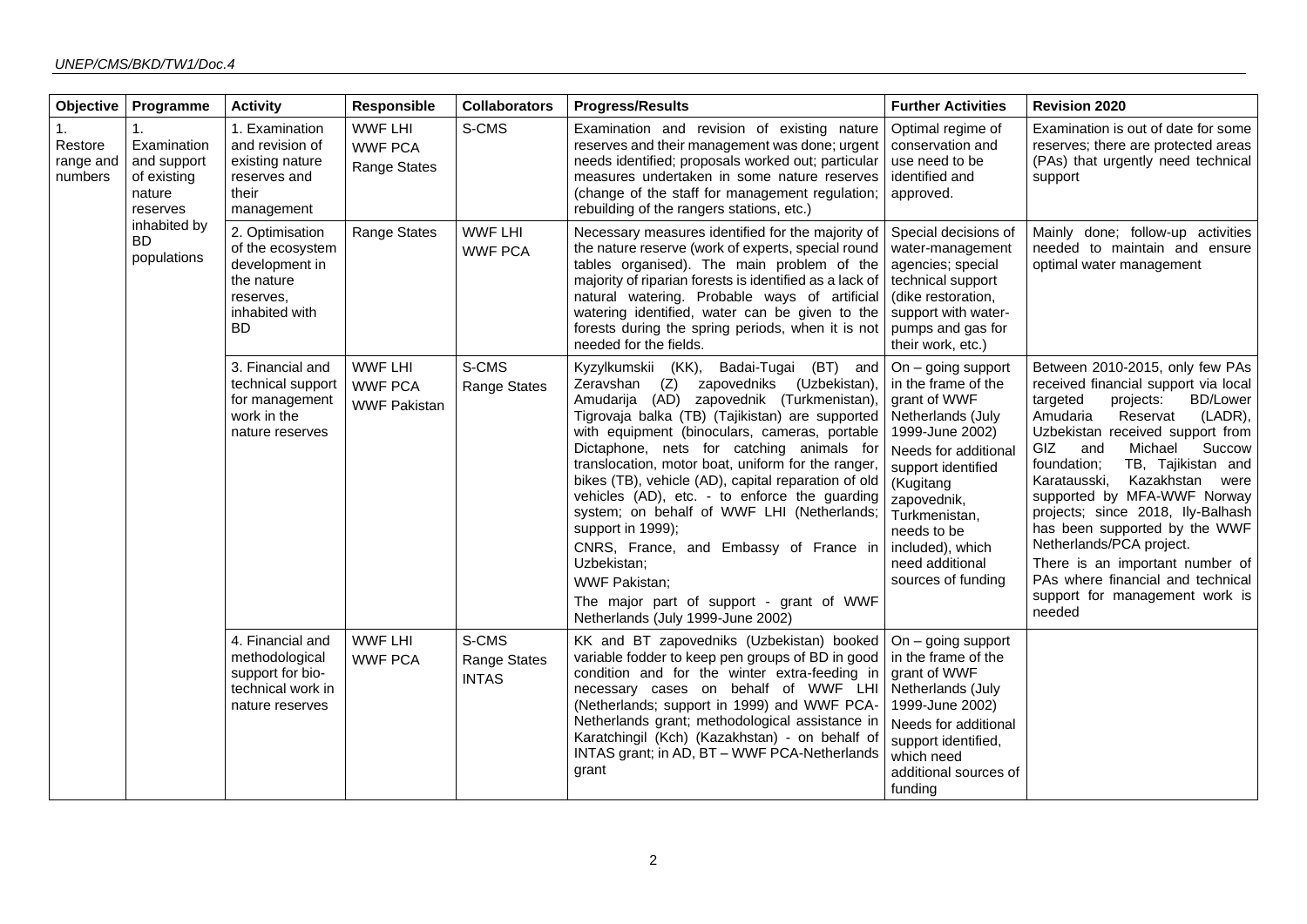| Objective   Programme                                                                                                                                                        | <b>Activity</b>                                                                                        | Responsible                                             | <b>Collaborators</b> | <b>Progress/Results</b>                                                                                                                                                                                                                                                                                                                                                                                                                                                                                                                                                                                                                                                                                                                                                                                                                                                                                                                                                                                                                                                                                                                                                                                                                                                                                                                                                                                                                                                                            | <b>Further Activities</b>                                                                                                                                                          | <b>Revision 2020</b>                                                                                                                                                                                                                                                                                                                                                                                                                                                                                                                                                                                                                                                |
|------------------------------------------------------------------------------------------------------------------------------------------------------------------------------|--------------------------------------------------------------------------------------------------------|---------------------------------------------------------|----------------------|----------------------------------------------------------------------------------------------------------------------------------------------------------------------------------------------------------------------------------------------------------------------------------------------------------------------------------------------------------------------------------------------------------------------------------------------------------------------------------------------------------------------------------------------------------------------------------------------------------------------------------------------------------------------------------------------------------------------------------------------------------------------------------------------------------------------------------------------------------------------------------------------------------------------------------------------------------------------------------------------------------------------------------------------------------------------------------------------------------------------------------------------------------------------------------------------------------------------------------------------------------------------------------------------------------------------------------------------------------------------------------------------------------------------------------------------------------------------------------------------------|------------------------------------------------------------------------------------------------------------------------------------------------------------------------------------|---------------------------------------------------------------------------------------------------------------------------------------------------------------------------------------------------------------------------------------------------------------------------------------------------------------------------------------------------------------------------------------------------------------------------------------------------------------------------------------------------------------------------------------------------------------------------------------------------------------------------------------------------------------------|
|                                                                                                                                                                              | 5. Direct<br>networking<br>between the<br>management of<br>the protected<br>areas                      | <b>WWF LHI</b><br><b>WWF PCA</b><br><b>Range States</b> | <b>CMS</b>           |                                                                                                                                                                                                                                                                                                                                                                                                                                                                                                                                                                                                                                                                                                                                                                                                                                                                                                                                                                                                                                                                                                                                                                                                                                                                                                                                                                                                                                                                                                    |                                                                                                                                                                                    | Informally carried out within the<br><b>WWF</b><br>framework<br>the<br>of<br>Netherlands/PCA-project<br>until<br>2010, then through contacts<br>between specialists in countries<br>and WWF PCA                                                                                                                                                                                                                                                                                                                                                                                                                                                                     |
| 2.<br>Development<br>of an<br>interstate<br>econet<br>(system of<br>protected<br>areas) which<br>could support<br>self-<br>sustainable<br>population<br>development<br>of BD | Identification of<br>key-areas of<br>riparian forests<br>which need<br>special status of<br>protection | <b>Range States</b><br><b>WWF PCA</b>                   | S-CMS                | Suggestions are worked out on additional riparian<br>forest sites for BD conservation<br>(WWF PCA-Netherlands grant):<br>Uzbekistan : Kyzkala (half belonging to<br>Turkmenistan), Kiik-tugai, Kopaly, Shortakli, Gurli,<br>Algara, Gugurtly; Isaland and Tyksuat; some<br>sites on Syrdaria;<br>Turkmenistan: Borli, Djigerbent-Karaigyr (both<br>suggested to be zakazniks; documents prepared<br>and passed to the Ministry), Djarguzar (suggested<br>as a new area of Kugitang zapovednik),<br>Darganata, Gorelde (increase the Gorelde part of<br>Amudaria zapovednik), Kyzkala (halfly belonging<br>to Turkmenistan), Island;<br>Kazakhstan: Totally suitable habitats of BD in<br>Syrdaria valley occupy more then 270,0<br>thousands hectares, natural rehabilitation of<br>habitats is on-going.<br>Tajikistan: period of protection is prolonged for 10<br>years for Zeravshan sanctuary (1,6 thousands<br>ha), bordering with Uzbekistan;<br>In Syrdaria valley are riparian forest Sumagar<br>(30,0 th. ha), Tartogai (27,0 th. ha) Besterek (14,0<br>th.ha).<br>In the Ily river valley riparian forests in the<br>National Park "Altyn-Emel" (11,4 th. ha).<br>It is necessary to organize a network of<br>protected areas of different status in the middle<br>reaches of Syrdaria;<br>By the initiative of the regional administration<br>a special zakaznik is created in Turkestan region,<br>riparian forests of Syrdaria (area 30 th. ha) for the<br>purpose of BD restoration | Creation of<br>protected areas of<br>different status in<br>the identified areas:<br>working out and<br>implementation of<br>transboundary<br>management plans<br>for these areas. | ECONET was fully designed within<br>the GEF-UNEP-WWF PCA project<br>in 2006; all current and potential<br>Bukhara Deer (BD) habitats are<br>included in the Econet scheme; a<br>framework agreement was signed<br>between WWF and the ISDC on the<br>transboundary<br>Econet<br>implementation, and a model<br>implementation was started in a<br>number of areas. It is necessary to<br>create new protected areas with<br>optimal habitat for BD, taking into<br>account changes in ecosystem<br>boundaries due to climate change.<br>Transboundary management plans<br>have not been developed but they<br>are necessary for a number of<br>transboundary areas. |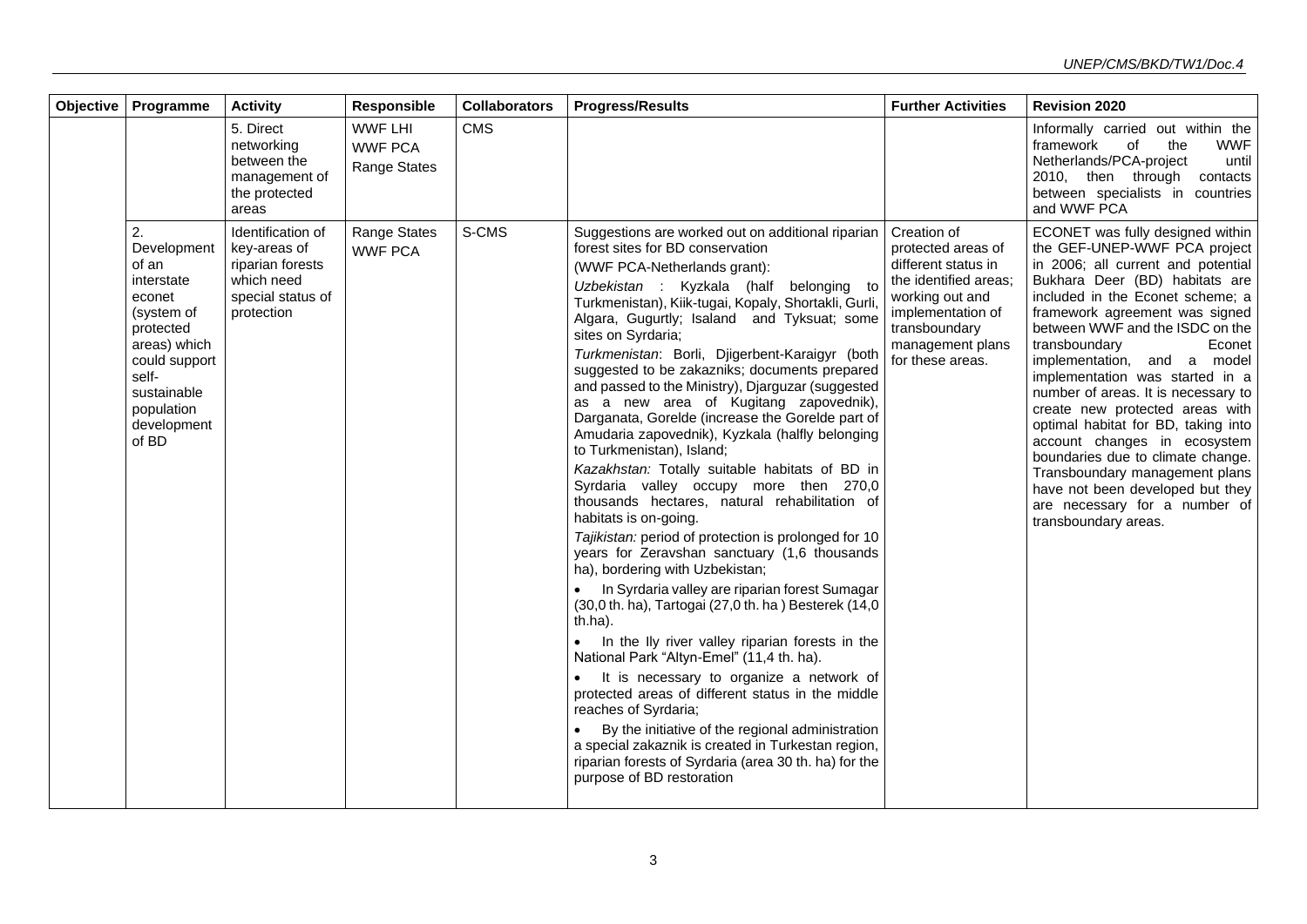| <b>Objective</b> | Programme                                                                                                                                                           | <b>Activity</b>                                                                                                                                     | Responsible                                          | <b>Collaborators</b>                                                                                          | <b>Progress/Results</b>                                                                                                                                                                                                                                                                                                                                                                                                                                                                                                                                                                                                                    | <b>Further Activities</b>                                                                                                                                                                                 | <b>Revision 2020</b>                                                                                                                                                                                                                                                                                                           |
|------------------|---------------------------------------------------------------------------------------------------------------------------------------------------------------------|-----------------------------------------------------------------------------------------------------------------------------------------------------|------------------------------------------------------|---------------------------------------------------------------------------------------------------------------|--------------------------------------------------------------------------------------------------------------------------------------------------------------------------------------------------------------------------------------------------------------------------------------------------------------------------------------------------------------------------------------------------------------------------------------------------------------------------------------------------------------------------------------------------------------------------------------------------------------------------------------------|-----------------------------------------------------------------------------------------------------------------------------------------------------------------------------------------------------------|--------------------------------------------------------------------------------------------------------------------------------------------------------------------------------------------------------------------------------------------------------------------------------------------------------------------------------|
|                  |                                                                                                                                                                     | Integration of the<br>bukhara deer<br>conservation<br>problems in the<br>project of Econet<br>development for<br>Central Asia                       | <b>WWF PCA</b><br><b>UNEP</b><br><b>Range States</b> | S-CMS                                                                                                         | Project - brief for the scheme of Econet<br>Development for Central Asia prepared (GEF-<br>UNEP-WWF project) and passed to UNEP; it is<br>integrated into the Regional Environmental action<br>Plan for Central Asia by the decision of Inter-<br>Regional Sustainable Development Commission                                                                                                                                                                                                                                                                                                                                              | Development of the<br>project and its further<br>implementation with<br>the<br>practical<br>development of the<br>first model elements<br>of econet                                                       |                                                                                                                                                                                                                                                                                                                                |
|                  | 3.<br>Restoration<br>of the species<br>in suitable<br>habitats with<br>special<br>measures for<br>protection<br>and<br>favourable<br>conditions for<br>reproduction | 1. Agreements<br>with local<br>authorities on BD<br>restoration in the<br>region and on<br>special regime of<br>land-use in the<br>surrounding area | Range States                                         | <b>WWF RPO</b><br><b>WWF LHI</b>                                                                              | Contacts with the Samarkand administration<br>$\bullet$<br>established (Uzbekistan) for BD restoration in<br>Zeravshan;<br>There are migrations of BD from Zeravshan<br>sanctuary (Tajikistan) to the surrounding areas,<br>including Uzbekistan (the population had been<br>created in 1980-th by reintroducing 14 deer);<br>By the initiative of the regional administration<br>a special zakaznik is created in Turkestan region<br>of the South-Kazakhstan oblast (Kazakhstan),<br>riparian forests of Syrdaria (area 30 th. ha) for the<br>purpose of BD restoration;<br>(WWF PCA-Netherlands grant)                                  | Additional work with<br>the administration of<br>identified<br>areas<br>$(p.1.1)$ e.g., creation<br>Syrdaria<br>a<br>of<br>zapovednik (at least<br>100 000 ha) and<br>zakazniks<br>some<br>(sanktuaries). | PAs in the middle reaches of the<br>Syr Darya have been created, their<br>status has been changed in the<br>Zeravshan Valley. Reintroduced<br>BD populations are developing<br>successfully in<br>both<br>sites.<br>Additional releases (existing deer<br>from enclosures), regular protection<br>and monitoring are required. |
|                  |                                                                                                                                                                     | 2. Building pens<br>for the survey of<br>groups of BD for<br>the first year<br>after<br>translocation                                               | Range States                                         | <b>CNRS France</b><br>Min. of For.<br>Aff., France<br><b>WWF PCA</b><br><b>WWF LHI</b><br><b>WWF Pakistan</b> | Uzbekistan - a system of 3 pens was built in<br>$\bullet$<br>Zeravshan zapovednik, 4 animals were brought<br>from BT in May 1996 and 2 from KK nature<br>reserve in October 1997 (CNRS - grant PICS<br>260;<br>WWF PCA-Netherlands grant)<br>Kazakhstan - a pen was built in Alamata zoo<br>for intermediate rehabilitation and deer group<br>composition; and in Turkestan zakaznik; first<br>seven deer are brought from the zoo and from<br>Karatchingil President's game area (as a gift from<br>the Government) to Turkestan.<br>(WWF PCA-Netherlands grant)<br>Tajikistan - there are 16 deer in the pens of<br>Shakhrinau forestry. | Similar works need<br>to be initiated within<br>other suitable areas                                                                                                                                      | In addition to Zeravshan and<br>Turkestan, pens for deer adaptation<br>after translocation were built in Ily-<br>Balhash (KAZ), Romit (TJK), LABR<br>and Jangibazar (UZB).                                                                                                                                                     |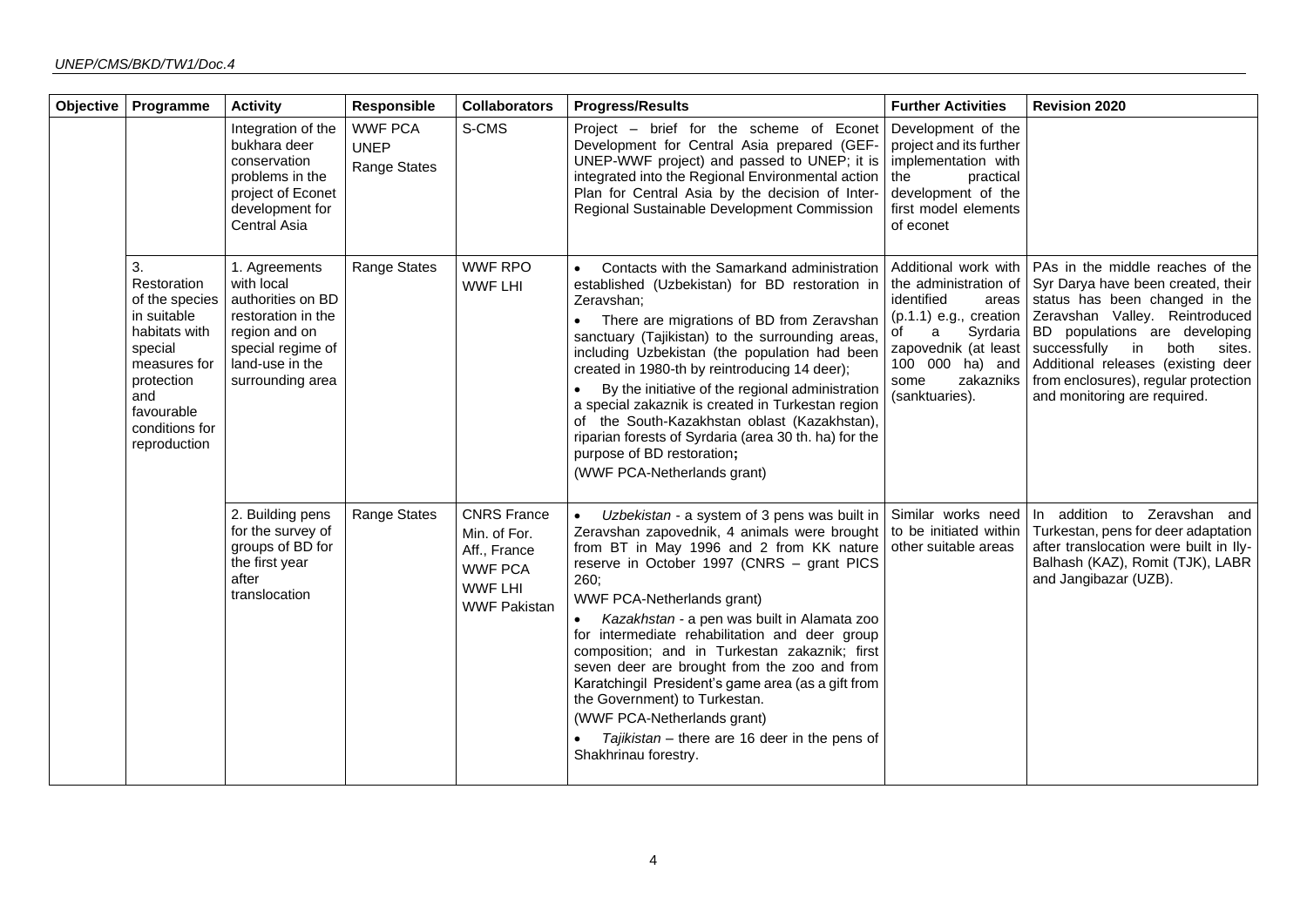| Objective | Programme | <b>Activity</b>                                                                                                                                                                                                | Responsible         | <b>Collaborators</b>                                                   | <b>Progress/Results</b>                                                                                                                                                                                                                                                                                                                                                                                                                                                                           | <b>Further Activities</b>                                                                         | <b>Revision 2020</b>                                                                                                                                                              |
|-----------|-----------|----------------------------------------------------------------------------------------------------------------------------------------------------------------------------------------------------------------|---------------------|------------------------------------------------------------------------|---------------------------------------------------------------------------------------------------------------------------------------------------------------------------------------------------------------------------------------------------------------------------------------------------------------------------------------------------------------------------------------------------------------------------------------------------------------------------------------------------|---------------------------------------------------------------------------------------------------|-----------------------------------------------------------------------------------------------------------------------------------------------------------------------------------|
|           |           | 3. Preparation of<br>the necessary<br>store of food<br>including mainly<br>local hay and<br>some mixed<br>fodder and<br>vegetables - for<br>8-9 month<br>feeding animals<br>in pens                            | <b>Range States</b> | <b>CNRS France</b><br><b>INTAS</b><br><b>WWF PCA</b><br><b>WWF LHI</b> | Group of animals is supported with the necessary<br>food, reproduction of adults is successful,<br>necessary infrastructure created, store of food<br>booked, etc (CNRS - grant PICS 260; WWF LHI,<br>WWF PCA-Netherlands grant)                                                                                                                                                                                                                                                                  | Further support of<br>pen groups<br>οf<br>animals                                                 | Further support of pen groups of<br>animals ongoing                                                                                                                               |
|           |           | 4. Preparation of<br>special boxes for<br>individual<br>transportation of<br>animals                                                                                                                           | Range States        | <b>WWF PCA</b><br><b>WWF LHI</b>                                       | The first transportation's were done in specially<br>equipped tracks.                                                                                                                                                                                                                                                                                                                                                                                                                             | Transportation<br>boxes for the next<br>translocations<br>prepared<br>Kazakhstan.                 | For the planned translocation of<br>significant numbers of animals,<br>additional<br>boxes<br>should<br>be<br>in prepared in different sizes to fit<br>animals of different size. |
|           |           | 5. Preparation of<br>groups of<br>animals for<br>translocation:<br>•Catching adult<br>animals in<br>existing<br>populations<br>•Collecting and<br>hand-rearing of<br>new-borns from<br>existing<br>populations | <b>Range States</b> | <b>WWF PCA</b><br><b>WWF LHI</b><br><b>CNRS</b> France<br><b>INTAS</b> | Uzbekistan - Zeravshan - there are 14<br>$\bullet$<br>animals now (natural reproduction), conditions for<br>setting free the first group - in preparation;<br>There are preliminary agreements on the<br>usage of additional deer from Badai-Tugai<br>Kazakhstan - first two deer are brought from<br>the Alamata zoo to Turkestan; a permission is<br>received from the government of Kazakhstan to<br>catch 6 deer in Karatchingil President's game<br>area for the reintroduction in Turkestan | Additional<br>deer<br>transportation for the<br>quick and successful<br>population<br>development | Process ongoing in Zeravshan,<br>Turkestan, Ily-Balhash and planned<br>in additional sites (for activities 5-<br>$10$ ).                                                          |
|           |           | 6. Transportation<br>of animals                                                                                                                                                                                | <b>Range States</b> | <b>WWF PCA</b><br><b>WWF LHI</b>                                       |                                                                                                                                                                                                                                                                                                                                                                                                                                                                                                   |                                                                                                   |                                                                                                                                                                                   |
|           |           | 7. Survey of the<br>groups of<br>animals in pens<br>for 1-2 years                                                                                                                                              | Range States        | <b>WWF PCA</b><br><b>WWF LHI</b>                                       |                                                                                                                                                                                                                                                                                                                                                                                                                                                                                                   |                                                                                                   |                                                                                                                                                                                   |
|           |           | 8. Setting the<br>groups free from<br>pens                                                                                                                                                                     | Range States        | <b>WWF PCA</b><br><b>WWF LHI</b>                                       |                                                                                                                                                                                                                                                                                                                                                                                                                                                                                                   |                                                                                                   |                                                                                                                                                                                   |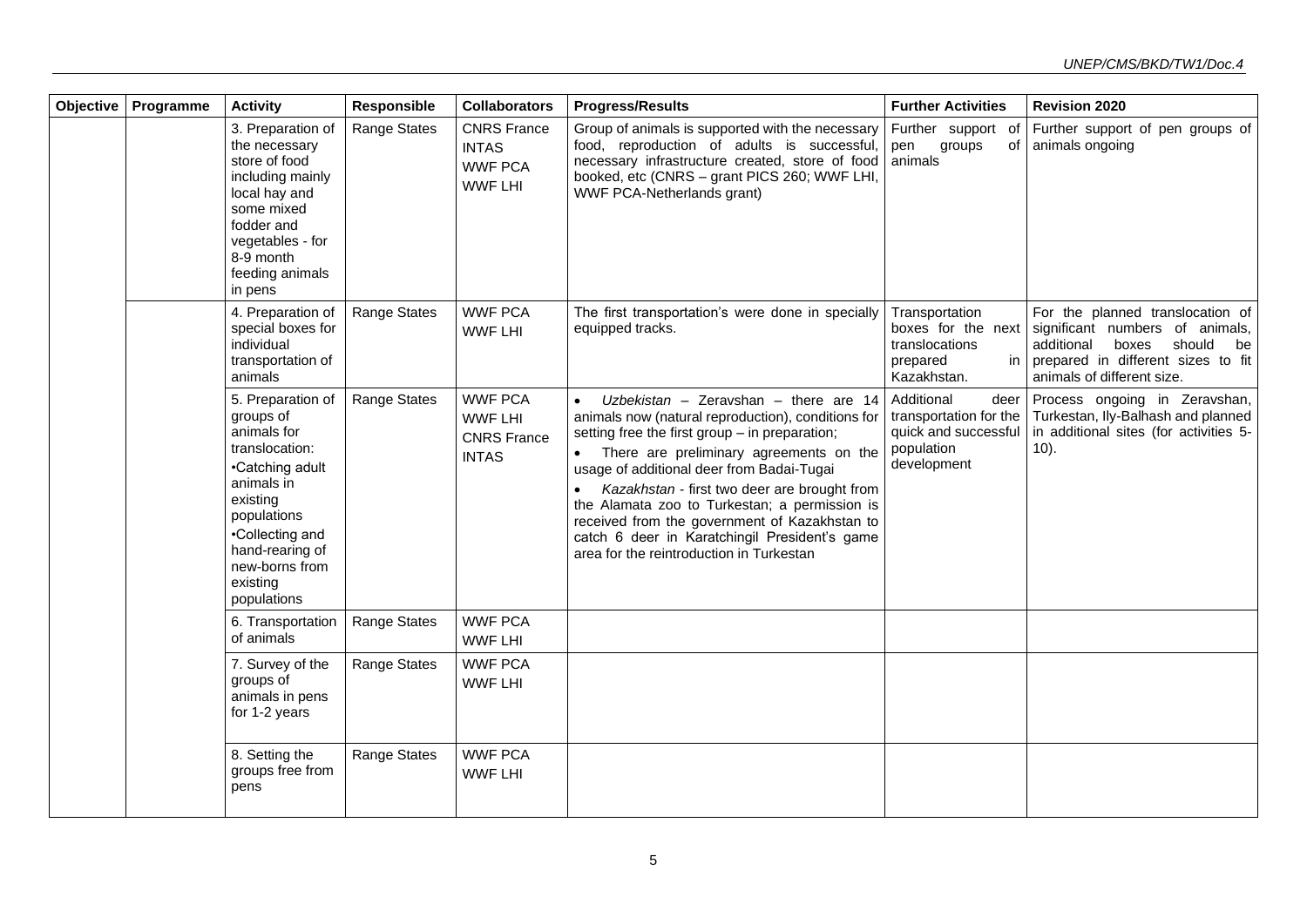| Objective              | Programme                          | <b>Activity</b>                                                                                                                                                                      | Responsible  | <b>Collaborators</b>                                   | <b>Progress/Results</b>                                                                                                                                                                                                                                                     | <b>Further Activities</b>                                                                                                                                                                                                                                                                                               | <b>Revision 2020</b>                                                                                |
|------------------------|------------------------------------|--------------------------------------------------------------------------------------------------------------------------------------------------------------------------------------|--------------|--------------------------------------------------------|-----------------------------------------------------------------------------------------------------------------------------------------------------------------------------------------------------------------------------------------------------------------------------|-------------------------------------------------------------------------------------------------------------------------------------------------------------------------------------------------------------------------------------------------------------------------------------------------------------------------|-----------------------------------------------------------------------------------------------------|
|                        |                                    | 9. "Attractive"<br>feeding and<br>watering of BD in<br>the surrounding<br>of the system of<br>pens for 3-5<br>month (to<br>decrease<br>migratory<br>activity)                        | Range States | <b>WWF PCA</b><br><b>WWF LHI</b>                       |                                                                                                                                                                                                                                                                             |                                                                                                                                                                                                                                                                                                                         |                                                                                                     |
|                        |                                    | 10. Monitoring of<br>reintroduced<br>population                                                                                                                                      | Range States | <b>WWF PCA</b><br><b>WWF LHI</b><br><b>CNRS France</b> |                                                                                                                                                                                                                                                                             |                                                                                                                                                                                                                                                                                                                         |                                                                                                     |
| 2. Reduce<br>mortality | 1. Legal<br>protection<br>measures | 1. Ensure that<br><b>BD</b> is strictly<br>protected by law<br>and that legal<br>instruments for<br>the protection of<br>the species and<br>its habitats are<br>being<br>implemented | Range States | <b>WWF PCA</b><br><b>WWF LHI</b><br><b>CITES</b>       | Preliminary discussions with official authorities                                                                                                                                                                                                                           |                                                                                                                                                                                                                                                                                                                         | BD status revised by IUCN; BD<br>included in the Red Data Books of<br>all range countries.          |
|                        |                                    | 2. Support of the<br>anti-poaching<br>activity                                                                                                                                       | Range States | <b>WWF PCA</b>                                         | Amudaria-basin inspection was created by a<br>special order of the "Gosbiokontrole" department<br>of the State Committee for nature conservation (3<br>persons in the staff of the department); the<br>inspection is supported with a 4-wheel drive<br>vehicle, binoculars; | Development of the<br>inspection<br>activity<br>(necessary technical<br>support<br>to<br>be<br>completed) in<br>$CO-$<br>operation with<br>the<br>similar works<br>in<br>Turkmenistan<br>(creation<br>of<br>a<br>rangers group on the<br>base of Kugitang<br>zapovednik)<br>and<br>Tajikistan<br>and<br>frontier troops | From 2012, practically no additional<br>support provided to PAs, except Ily-<br>Balhash since 2018. |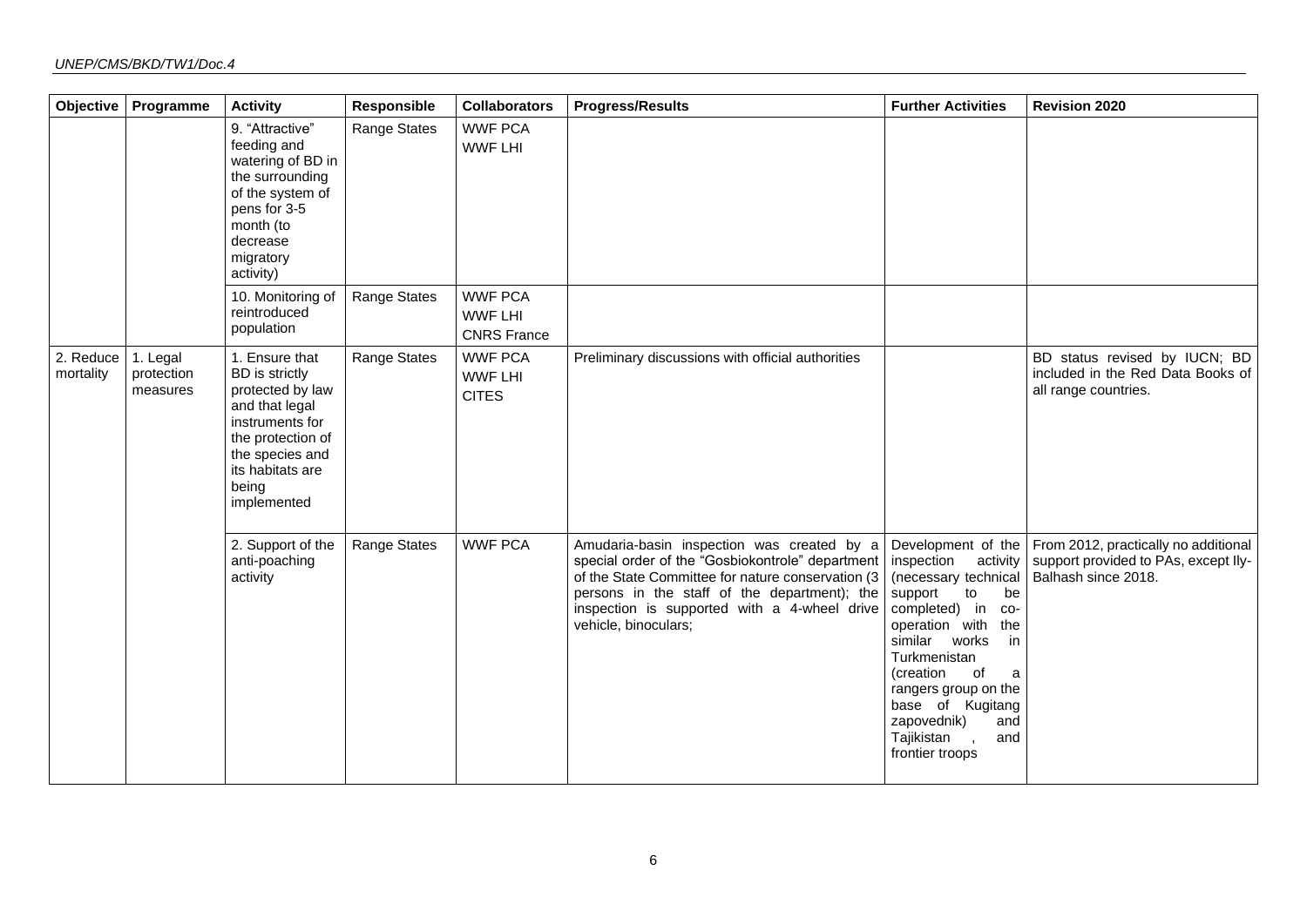| <b>Objective</b> | Programme                                                                                                                                    | <b>Activity</b>                                                                                                                                                                                                                                                                                               | Responsible         | <b>Collaborators</b>                             | <b>Progress/Results</b>                                                                                                                                                                                                                                                                                                                                                                                                                                                                                   | <b>Further Activities</b>                                                                                                                                                                                                             | <b>Revision 2020</b>                                                                                                                                                                                                                    |
|------------------|----------------------------------------------------------------------------------------------------------------------------------------------|---------------------------------------------------------------------------------------------------------------------------------------------------------------------------------------------------------------------------------------------------------------------------------------------------------------|---------------------|--------------------------------------------------|-----------------------------------------------------------------------------------------------------------------------------------------------------------------------------------------------------------------------------------------------------------------------------------------------------------------------------------------------------------------------------------------------------------------------------------------------------------------------------------------------------------|---------------------------------------------------------------------------------------------------------------------------------------------------------------------------------------------------------------------------------------|-----------------------------------------------------------------------------------------------------------------------------------------------------------------------------------------------------------------------------------------|
|                  | 2. Inventory<br>works in<br>existing<br>populations<br>(should be<br>put in the<br>objective 1)                                              | 1. Deer census<br>in:<br>•Tigrovaja balka<br>and neighbouring<br>riparian forests of<br>Vaksh and<br>Piandj<br>(Tajikistan)<br>•Badai-Tugai<br>nature reserve<br>(Uzbekistan)<br>•Kyzylkumskii<br>nature reserve<br>(Uzbekistan)<br>•Karatchingil<br>special wildlife<br>management<br>system<br>(Kazakhstan) | <b>Range States</b> | <b>WWF PCA</b><br><b>WWF LHI</b><br><b>INTAS</b> | Inventory of a part of bukhara deer populations<br>and condition of ecosystems is recently done:<br>special expeditions were organised along<br>Amudaria in Uzbekistan in September - October<br>1994 (financially supported by CNRS, France, on<br>PICS 266) and in Turkmenistan in September<br>1995 (financially supported by MacArthur<br>Foundation; Syrdaria expedition - INTAS project<br>$96 - 1289$<br>TB, KK, Kch - in 1999-2000<br>Census in BT in autumn 2001;<br>(WWF PCA-Netherlands grant) | Detailed analysis of<br>the populations in<br>Tajikistan;<br>Inventory of habitats<br>and BD census in<br>Surkhan-daria<br>region in Uzbekistan;<br>regular monitoring of<br>all populations.                                         | of<br>Regular<br>monitoring<br>all<br>populations in Uzbekistan and<br>Kazakhstan; special survey in<br>Tigrovaja balka in Tajikistan with<br>support of GIZ and Michael Succow<br>Foundation; special survey in<br>Afghanistan by WCS. |
|                  | 3. Inventory<br>works in deer<br>habitats to<br>identify areas<br>still suitable<br>for the deer<br>(should be<br>put in the<br>objective 1) | 1. Expedition<br>along Syrdaria,<br>examining state<br>of riparian<br>forests,<br>possibilities of<br>their restoration<br>and development                                                                                                                                                                    | <b>Range States</b> | <b>INTAS</b><br><b>WWF PCA</b><br><b>WWF LHI</b> | Kazakhstan-Syrdaria, Ily, etc. - habitat analysis<br>done<br>(INTAS project 96 - 1289;<br><b>WWF PCA-Netherlands grant)</b>                                                                                                                                                                                                                                                                                                                                                                               | Additional analysis<br>of the sites along<br>the Uzbekistan part<br>of Syrdaria, upper<br>(existing and<br>planned sites of<br>Kugitang<br>zapovednik, site<br>Djarguzar) and<br>lower<br>(Karakalpakstan)<br>reaches of<br>Amudaria. | Additional areas suitable for BD<br>were identified in Uzbekistan and<br>Kazakhstan; there is a possibility of<br>renewing the development of<br>reserve BD groups in the mountain<br>valleys of Tajikistan.                            |
|                  |                                                                                                                                              | 2. Estimation of<br>the existing data<br>on the forestry<br>inventory and<br>previous<br>expeditions                                                                                                                                                                                                          | <b>Range States</b> | WWF RPO,<br><b>WWF PCA</b><br><b>WWF LHI</b>     |                                                                                                                                                                                                                                                                                                                                                                                                                                                                                                           |                                                                                                                                                                                                                                       |                                                                                                                                                                                                                                         |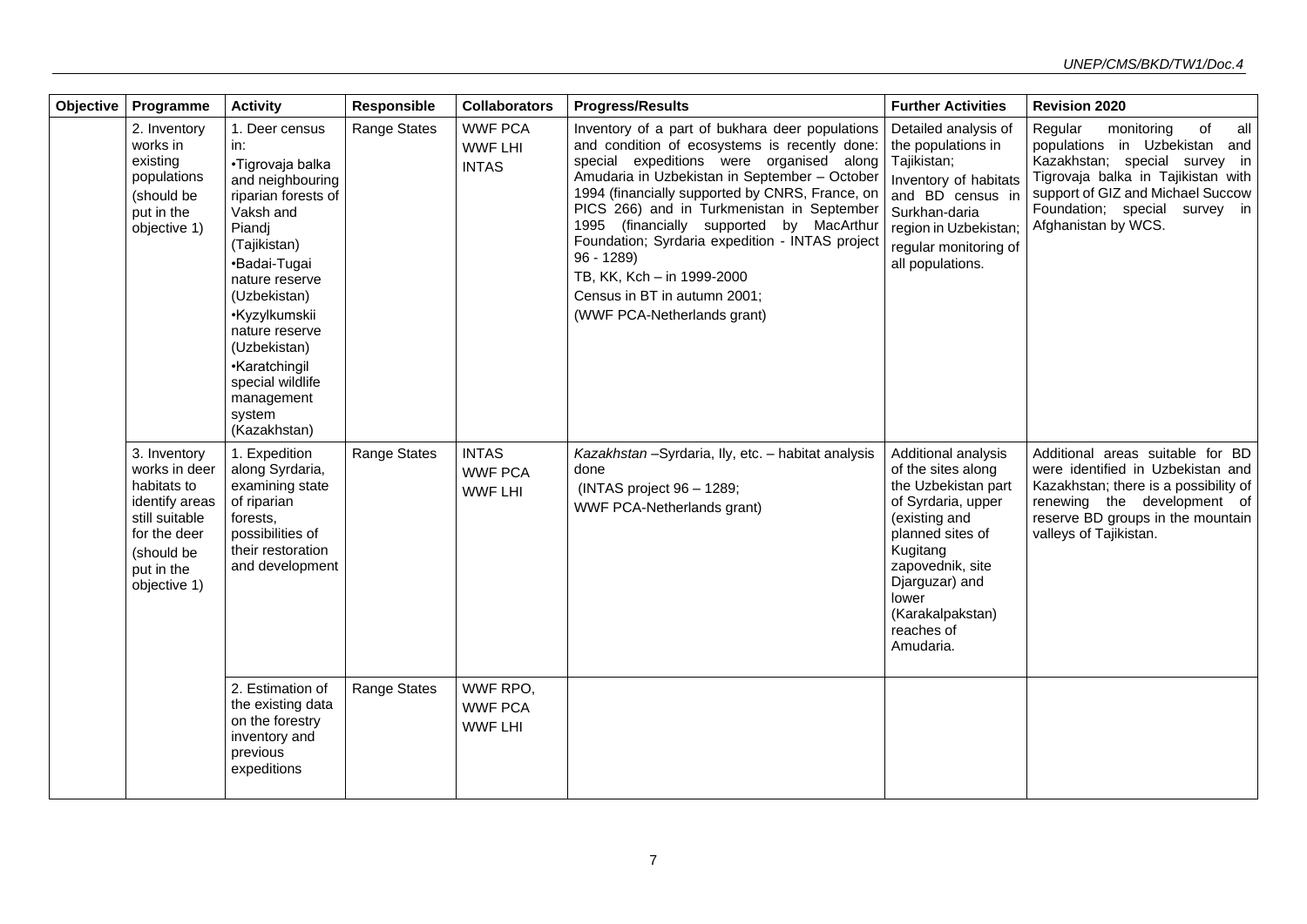| Objective | Programme                          | <b>Activity</b>                                                                                                                                                                                                                                                                                                                                      | <b>Responsible</b>             | <b>Collaborators</b>                               | <b>Progress/Results</b>                                                                                                                                                                                                                                                                                                                                                                                                                                                                                                                                                                                                                                    | <b>Further Activities</b>                                 | <b>Revision 2020</b>                                                                                                                                                                                                                                                                                                                                                                |
|-----------|------------------------------------|------------------------------------------------------------------------------------------------------------------------------------------------------------------------------------------------------------------------------------------------------------------------------------------------------------------------------------------------------|--------------------------------|----------------------------------------------------|------------------------------------------------------------------------------------------------------------------------------------------------------------------------------------------------------------------------------------------------------------------------------------------------------------------------------------------------------------------------------------------------------------------------------------------------------------------------------------------------------------------------------------------------------------------------------------------------------------------------------------------------------------|-----------------------------------------------------------|-------------------------------------------------------------------------------------------------------------------------------------------------------------------------------------------------------------------------------------------------------------------------------------------------------------------------------------------------------------------------------------|
|           |                                    | 3. Preparation of<br>national<br>Proposals and<br>joint action plan<br>on BD<br>restoration, with<br>definition of the<br>key-points<br>(different levels)<br>of priorities),<br>basing on the<br>recent data on<br>Amudaria and<br>southern<br>Uzbekistan and<br>additional data of<br>regional<br>specialists of the<br>condition of<br>ecosystems | Range States<br><b>WWF PCA</b> | <b>CMS</b><br>Secretariat                          | A complex program on bukhara deer restoration<br>in the USSR (Flint, Pereladova, Mirutenko, 1989)<br>had been worked out. It included all biological<br>characteristics of the species, methodological<br>recommendations for different forms of activities.<br>About 40 points were suggested in our<br>Programme for bukhara deer restoration for<br>reintroduction and increasing the number of<br>animals, with possibilities of increase the number<br>up to 4000 and more. Although the situation is<br>very different now, this document can be used as<br>a background for the further development of<br>Action Plan and Transboundary agreements. |                                                           | In Tajikistan, a rationale and<br>concept for BD conservation and<br>restoration have been prepared; in<br>Kazakhstan, scientific background<br>on reintroduction areas for the<br>national programme for the rare<br>species restoration was developed;<br>in Uzbekistan, governmental plans<br>for the development of protected<br>areas and BD reintroduction were<br>developed. |
|           | 4. Increase<br>public<br>awareness | 1. Involvement of<br>mass-media<br>(regional, state,<br>local level) in the<br>problem of BD<br>restoration                                                                                                                                                                                                                                          | Range States                   | <b>WWF LHI</b><br><b>WWF RPO</b><br><b>WWF PCA</b> | TV programmes on the bukhara deer problems in Regular work with<br>Samarkand TV, local and national radio (in   mass-media of<br>Turkmenistan,<br>Uzbekistan,<br>publications in national and local newspapers<br>(some dozens already)<br>(WWF PCA-Netherlands grant)                                                                                                                                                                                                                                                                                                                                                                                     | Kazakhstan), different levels;<br>national TV<br>programs | Regular work with mass media on<br>different levels; national<br>TV<br>programmes ongoing                                                                                                                                                                                                                                                                                           |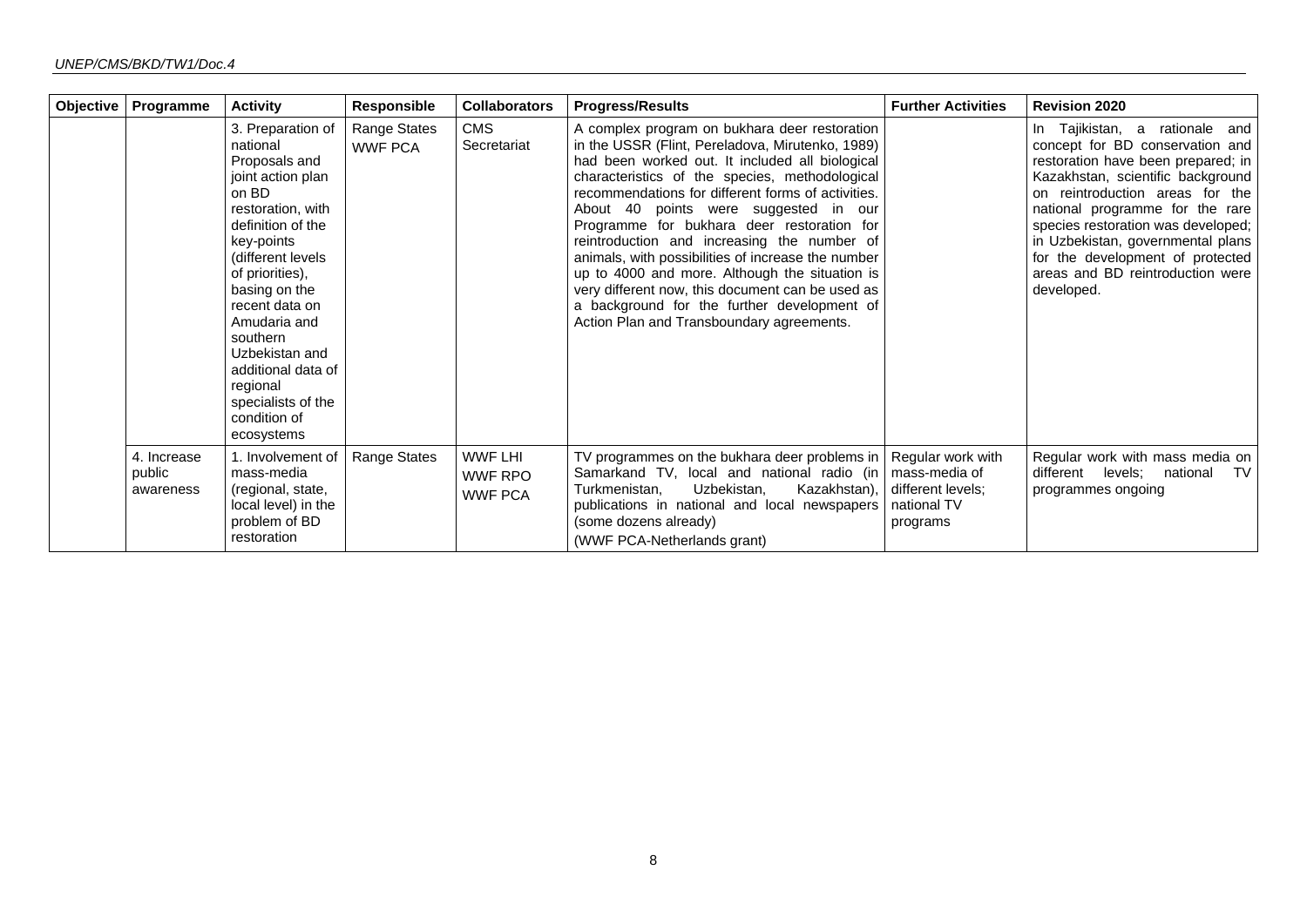| Objective   Programme | <b>Activity</b>                                                                                                                                                                           | Responsible         | <b>Collaborators</b>                               | <b>Progress/Results</b>                                                                                                                                                                                                                                                                                                                                                                                                                                                                                                                                                                                                                                                                                                                                               | <b>Further Activities</b>                                                         | <b>Revision 2020</b>                                                                                                                                                                                                                                                                                                                         |
|-----------------------|-------------------------------------------------------------------------------------------------------------------------------------------------------------------------------------------|---------------------|----------------------------------------------------|-----------------------------------------------------------------------------------------------------------------------------------------------------------------------------------------------------------------------------------------------------------------------------------------------------------------------------------------------------------------------------------------------------------------------------------------------------------------------------------------------------------------------------------------------------------------------------------------------------------------------------------------------------------------------------------------------------------------------------------------------------------------------|-----------------------------------------------------------------------------------|----------------------------------------------------------------------------------------------------------------------------------------------------------------------------------------------------------------------------------------------------------------------------------------------------------------------------------------------|
|                       | 2. Practical<br>works of regional<br>specialists with<br>local people:<br>lecture,<br>excursions,<br>involvement of<br>local<br>communities in<br>practical works<br>on BD<br>restoration | <b>Range States</b> | <b>WWF LHI</b><br><b>WWF RPO</b><br><b>WWF PCA</b> | Lectures.<br>informational<br>matters<br>schoolbooks, games for children were prepared of<br>for the schoolchildren of different ages $-$ in<br>Russian, Uzbek, Turkmen, and Karakalpak<br>languages - and widely distributed;<br>Special activity of "Girl-scouts" was initiated;<br>In connection with 25-years anniversary of<br>Zeravshan zapovednik, a booklet (with special<br>attention to BD program) is published;<br>• 7 children's Ecological Clubs of Tashkent<br>(Uzbekistan) were collecting acorns in the<br>surrounding mountains - as a winter store of food<br>for our deer; special poems, songs, etc. were<br>prepared and presented by the children;<br>• Children's competition on paintings and<br>compositions devoted to BD was organized in | and   Further development<br>the<br>activity,<br>increasing the public<br>problem | Further development of the activity<br>to increase public awareness of the<br>problem is on-going at different<br>awareness of the levels in different countries and<br>sites; the most important activities<br>in this regard during the latest<br>period took place in Zeravshan and<br>LABR, Uzbekistan and Ily-Balhash<br>in Kazakhstan. |
|                       |                                                                                                                                                                                           |                     |                                                    | Tashkent (7 schools participated), Samarkand<br>region (2 schools), districts Karakalpakia (5<br>schools); numerous schools of 5 districts of<br>Turkmenistan;<br>Series of bookmarks were published<br>(devoted to BD conservation) and distributed;<br>Special exhibition was prepared and was<br>presented in 11 schools of Samarkand region,<br>together with special lectures, video;<br>• Different ecological clubs of the country are<br>starting to participate in different forms of "WWF<br>friends" activities;<br>Booklet of Amudaria zapovednik is<br>published (Turkmenistan);<br>Museums of nature are organized in the                                                                                                                               |                                                                                   |                                                                                                                                                                                                                                                                                                                                              |
|                       |                                                                                                                                                                                           |                     |                                                    | administrative buildings of Zr and AD<br>zapovedniks, with a special exposition, devoted<br>to the BD and our program.<br>(WWF PCA-Netherlands grant)                                                                                                                                                                                                                                                                                                                                                                                                                                                                                                                                                                                                                 |                                                                                   |                                                                                                                                                                                                                                                                                                                                              |
|                       | 3. Video on the<br>problem of riparian<br>forests of the<br>region and BD as<br>its unique and very<br>important<br>component                                                             | <b>Range States</b> | <b>WWF LHI</b><br><b>WWF PCA</b>                   | Special video-film (educational) and tree clips on<br>BD are prepared (Ecological Club "Eremurus", films for TV<br>Uzbekistan) video-film on BT zapovednik;<br>(WWF PCA-Netherlands grant)                                                                                                                                                                                                                                                                                                                                                                                                                                                                                                                                                                            | Short professional                                                                | New video on BD reintroduction in<br>Ily-Balhash                                                                                                                                                                                                                                                                                             |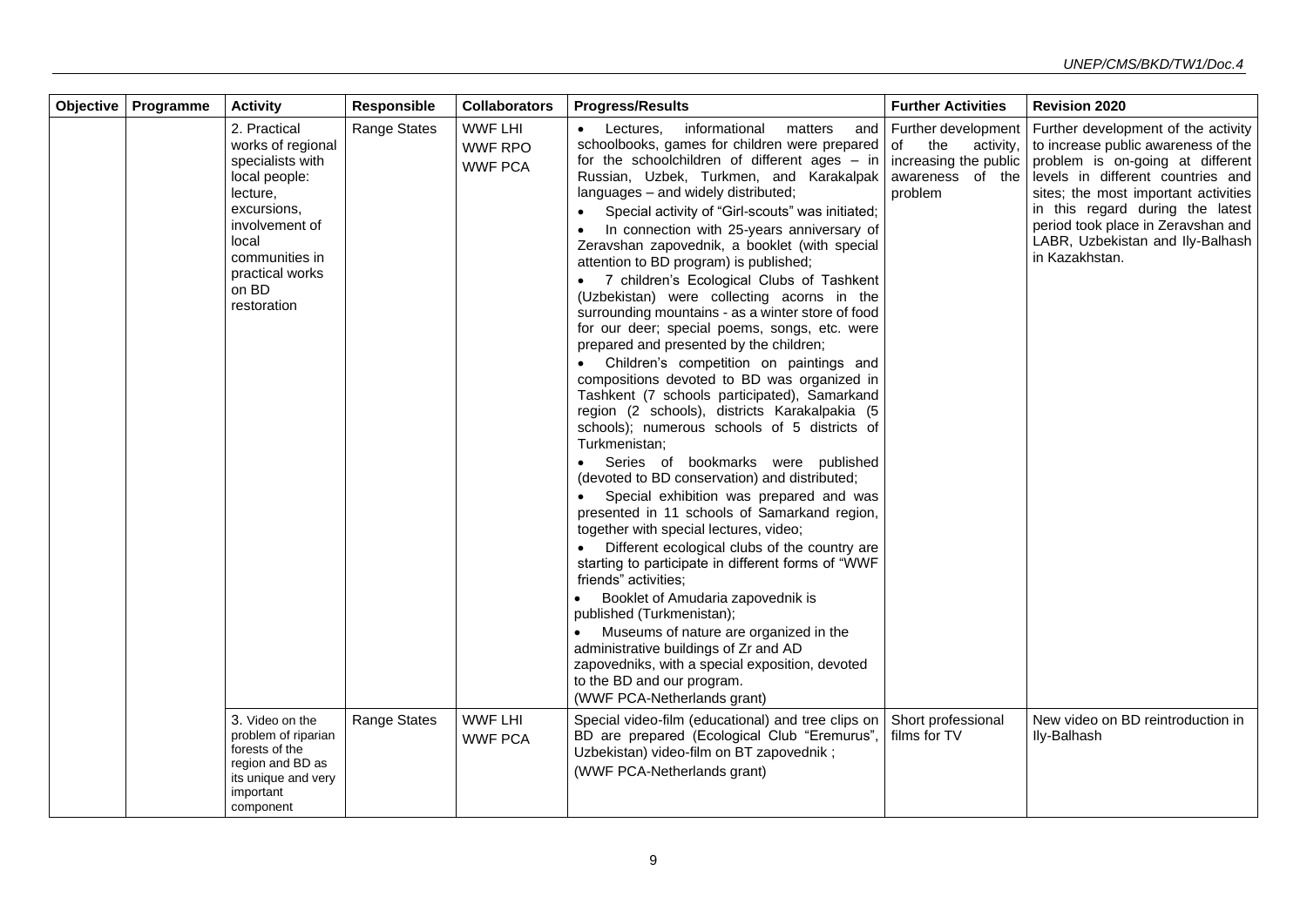| Objective | Programme                                    | <b>Activity</b>                                                                                                                                                                                                                                                                                                                                                                                                                                                                                                                        | Responsible  | <b>Collaborators</b>                                                                                               | <b>Progress/Results</b>                                                                                                                                                                                                                                                                                                      | <b>Further Activities</b> | <b>Revision 2020</b>                                                                                                     |
|-----------|----------------------------------------------|----------------------------------------------------------------------------------------------------------------------------------------------------------------------------------------------------------------------------------------------------------------------------------------------------------------------------------------------------------------------------------------------------------------------------------------------------------------------------------------------------------------------------------------|--------------|--------------------------------------------------------------------------------------------------------------------|------------------------------------------------------------------------------------------------------------------------------------------------------------------------------------------------------------------------------------------------------------------------------------------------------------------------------|---------------------------|--------------------------------------------------------------------------------------------------------------------------|
|           | 5. Economic<br>measures                      | 1. Co-operation<br>between state<br>authorities,<br>political decision<br>makers,<br>economic<br>sectors, local<br>communities and<br>associations of<br>land users to<br>develop<br>economic<br>activities which<br>are not harmful<br>to the BD and<br>the biodiversity it<br>depends on in<br>order to raise the<br>acceptance of<br>the local<br>communities for<br>the conservation<br>measures in<br>favour of the BD<br>and to<br>compensate for<br>any damage,<br>land users may<br>have from such<br>conservation<br>measures | Range States | <b>WWF LHI</b><br><b>WWF RPO</b><br><b>WWF PCA</b>                                                                 | Initial background for the ecotourism development<br>in connection with BD programs being developed.<br>(WWF PCA-Netherlands grant)                                                                                                                                                                                          |                           | Ongoing development of a set of<br>activities in Zeravshan and LABR,<br>Uzbekistan<br>and<br>Ily-Balhash,<br>Kazakhstan. |
|           | 6. Project on<br>deer farming<br>development | 1. Biochemical<br>analysis of<br>velvets of BD                                                                                                                                                                                                                                                                                                                                                                                                                                                                                         | Range States | <b>WWF LHI</b><br><b>WWF PCA</b><br><b>CNRS France</b><br>AgResearch,<br><b>NZL</b><br>Min. of For. Aff.<br>France | Biochemical analysis of velvets had been<br>conducted in Tajikistan in the end of 1980-th,<br>approving high activity of pantocrene (data in the<br>archive of the Ministry).<br>Velvets are cut and frozen from the first 2 BD<br>males in Kazakhstan;<br>Preliminary agreement on analysis with<br>AgResearch, New Zealand |                           | No targeted activities yet                                                                                               |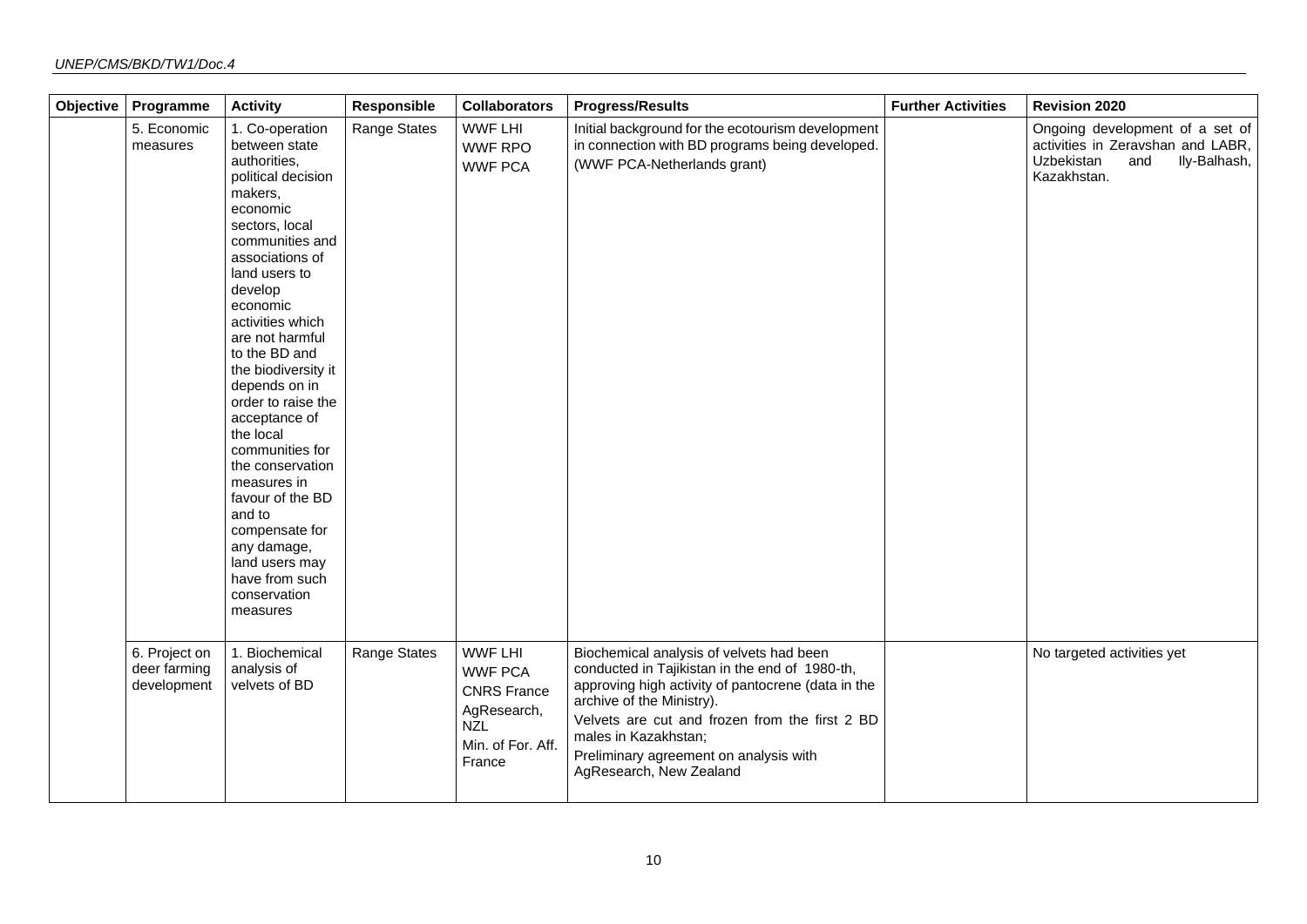| Objective | Programme | <b>Activity</b>                                                                                                                                                                                                                                                     | Responsible                      | <b>Collaborators</b>                                                | <b>Progress/Results</b>                                                                                              | <b>Further Activities</b> | <b>Revision 2020</b>       |
|-----------|-----------|---------------------------------------------------------------------------------------------------------------------------------------------------------------------------------------------------------------------------------------------------------------------|----------------------------------|---------------------------------------------------------------------|----------------------------------------------------------------------------------------------------------------------|---------------------------|----------------------------|
|           |           | 2. Certification of<br>the results of<br>biochemical<br>analysis in the<br>way, approving<br>further<br>development of<br>BD farming and<br>official trade of<br>velvets                                                                                            | Range States                     | <b>WWF LHI</b><br><b>WWF PCA</b><br>AgResearch,<br><b>NZL</b>       |                                                                                                                      |                           | No targeted activities yet |
|           |           | 3. Development<br>of a feasibility<br>study including<br>proposals for one<br>or two<br>appropriate<br>places,<br>organisations,<br>funding, time<br>frame and<br>assessment of<br>results                                                                          | <b>WWF LHI</b><br><b>WWF PCA</b> | Range States,<br>international<br>and national<br>experts<br>C.I.C. | Basing on the existing deer farm in Tajikistan (with<br>sika deer recently) BD farm for velvets can be<br>developed. |                           | No targeted activities yet |
|           |           | 4. Preparation of<br>a model project<br>of BD farm, using<br>existing<br>recommendation<br>s (biological and<br>technical), norms<br>and models on<br>sika deer, with<br>special<br>corrections,<br>connected with<br>ecological<br>characteristics of<br><b>BD</b> | <b>Range States</b>              | <b>WWF LHI</b><br><b>WWF PCA</b><br>C.I.C.                          |                                                                                                                      |                           | No targeted activities yet |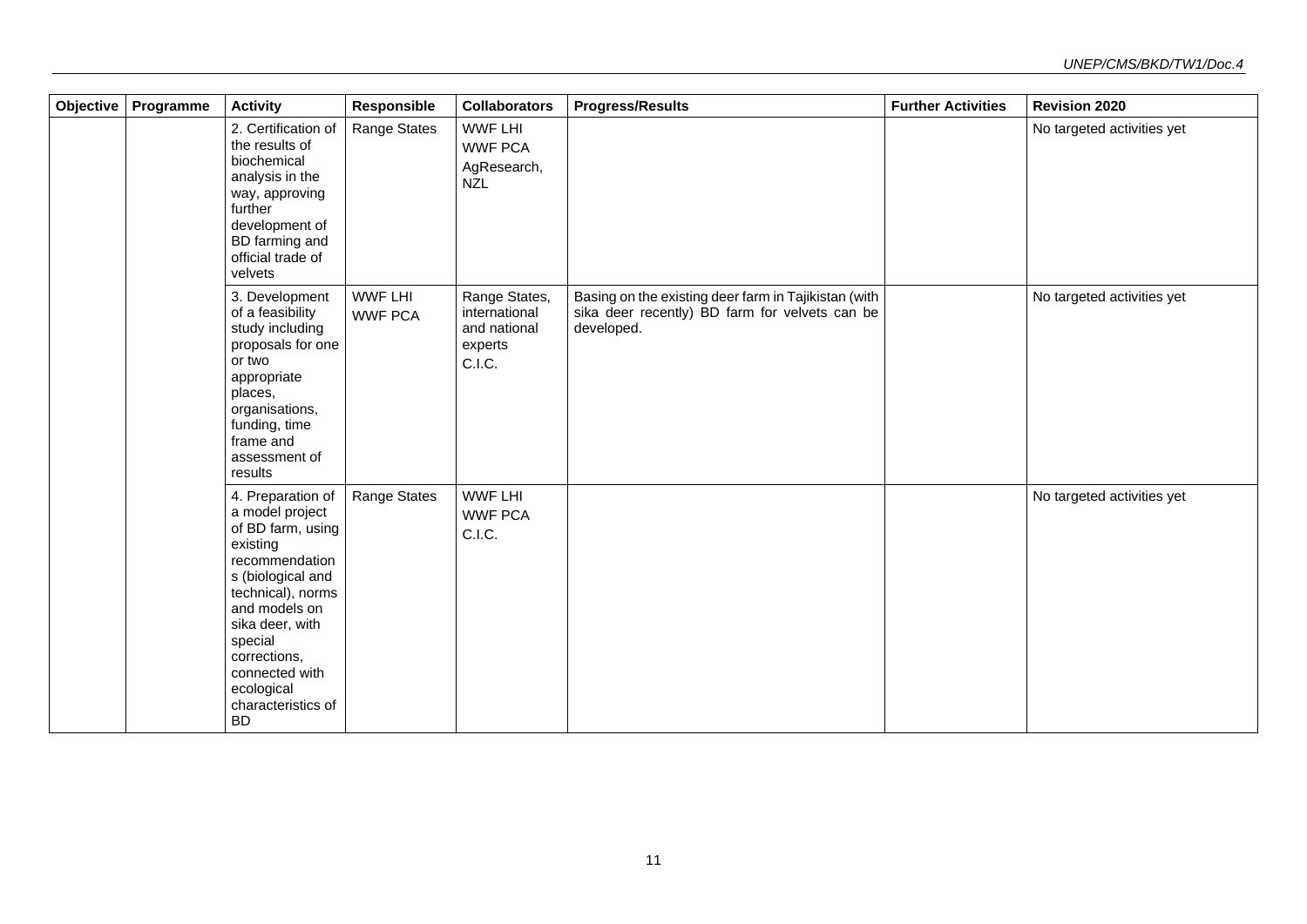| Objective                                           | Programme                                                                             | <b>Activity</b>                                                                                                                                                                           | Responsible                                                 | <b>Collaborators</b>             | <b>Progress/Results</b>                                                                                                                                           | <b>Further Activities</b> | <b>Revision 2020</b>                                                                                                                                                                                                                                                      |
|-----------------------------------------------------|---------------------------------------------------------------------------------------|-------------------------------------------------------------------------------------------------------------------------------------------------------------------------------------------|-------------------------------------------------------------|----------------------------------|-------------------------------------------------------------------------------------------------------------------------------------------------------------------|---------------------------|---------------------------------------------------------------------------------------------------------------------------------------------------------------------------------------------------------------------------------------------------------------------------|
| 3.<br>Enhance<br>internatio<br>nal co-<br>operation | 1. Improve<br>exchange of<br>information<br>and technical<br>expertise                | 1. Designate<br>national co-<br>ordinators with<br>responsibility for<br>liasing with<br>counterparts in<br>other Range<br>States and with<br>co-operating<br>organisations               | Range States                                                |                                  |                                                                                                                                                                   |                           | Very frequent rotations of the<br>designate national co-ordinators led<br>to a loss of interest and a lack of<br>timely information<br>exchange;<br>informal data exchange is going on<br>between leading scientists and<br>cooperating<br>international<br>organizations |
|                                                     |                                                                                       | 2. Provide<br>central co-<br>ordination of<br>information<br>exchange                                                                                                                     | S-CMS<br><b>WWF LHI</b>                                     | <b>WWF PCA</b>                   | Joint database on BD is created (including<br>references, data on BD reproduction in the zoos<br>of the world, etc.) and published<br>(WWF PCA-Netherlands grant) |                           | Central co-ordination of information<br>exchange was provided by WWF<br>PCA and the CMS Central Asian<br>Mammals Initiative (CAMI)                                                                                                                                        |
|                                                     |                                                                                       | 3. Organise<br>regular meetings<br>of BD Range<br><b>States</b>                                                                                                                           | S-CMS<br><b>WWF LHI</b>                                     | <b>WWF PCA</b>                   |                                                                                                                                                                   |                           | One workshop in Kazakhstan and<br>one Meeting of the Signatories to<br>the MOU, were organized by CMS<br>in Bergen, Norway in 2011                                                                                                                                        |
|                                                     |                                                                                       | 4. Provide<br>technical training<br>for field staff                                                                                                                                       | Range States                                                | <b>WWF PCA</b><br><b>WWF LHI</b> |                                                                                                                                                                   |                           | No targeted activities yet                                                                                                                                                                                                                                                |
|                                                     | 2. Raise<br>funds for<br>conservation<br>programmes                                   | 1. Develop<br>comprehensive<br>project<br>proposals, both<br>on country basis<br>and transborder<br>programmes, for<br>submission to<br>appropriate<br>agencies                           | Range States<br><b>WWF PCA</b>                              | <b>WWF LHI</b><br>S-CMS          |                                                                                                                                                                   |                           | A number of projects developed,<br>including BD activities as a<br>component, some of them funded<br>by - WWF, UNDP, GIZ, Michael<br>Succow Fund in Uzbekistan and<br>Kazakhstan                                                                                          |
|                                                     | 3. Involve<br>international<br>organisations<br>of users and<br>other<br>stakeholders | 1. Develop one<br>or more projects<br>on how the C.I.C.<br>could on global,<br>regional and<br>national level<br>assist in reaching<br>the aims of<br>conservation and<br>sustainable use | C.I.C, national<br>hunters<br>organisations<br>Range States | <b>WWF PCA</b>                   |                                                                                                                                                                   |                           | No targeted activities yet                                                                                                                                                                                                                                                |